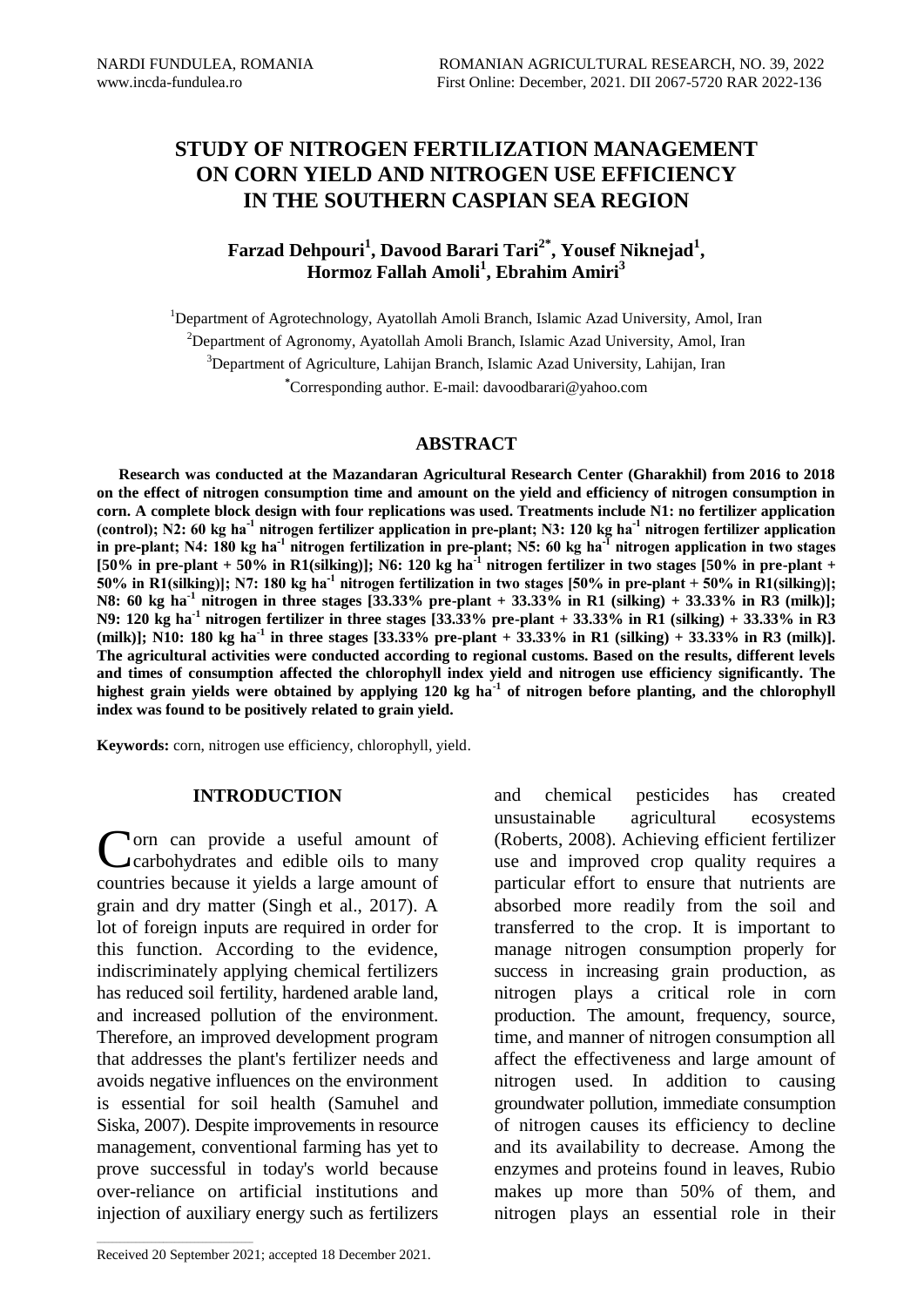structure as well (Cheng and Fuchigami, 2000). Increased photosynthetic material is being transferred from corn leaves to cob as a result of the nitrogen use in corn crops (Peng et al., 2014). Additionally, maize grows slower and yields less during nitrogen deficiency, but consuming nitrogen increases its nitrogen use efficiency. As great amounts of nitrogen fertilizer are required in cereals to obtain maximum yield, improving NUE is viewed as a tough task, as NUE is estimated to be lower than 50% under these conditions. (Raun and Johnson, 1999; Zhu et al., 2010). NUE is measured in two ways: (i) nitrogen uptake efficiency, how well a plant takes in nitrogen from the soil, and (ii) nitrogen utilization efficiency, how well a plant uses nitrogen to produce grain. In order to improve nitrogen utilization efficiency while reducing excess application of fertilizers while maintaining acceptable yields and environmental quality, it is paramount to gain a better understanding of physiological mechanisms controlling nitrogen utilization in plants under different N management practices (Ciampitti and Vyn, 2011). There is a close relationship between chlorophyll and nitrogen content of the leaf, since the most of the nitrogen in the leaf is contained in chlorophyll molecules (Yoder and Pettigrew-Crosby, 1995). However, accurate real-time diagnosis of plant N status on a field is essential to precision nitrogen management in corn (Bausch and Duke, 1996; Ma et al., 2005, 2007, 2010). There has long been research using canopy reflectance indices such as the normalized difference vegetation index (NDVI) and simple ratio (SR) to detect N status of crops as well as forecast crop growth and yield. (Bausch and Duke, 1996). An evaluation of the yield and some features of maize plants was conducted in the present study as well as an assessment of different nitrogen management conditions.

# **MATERIAL AND METHODS**

An investigation was undertaken by Mazandaran Agricultural Research Farm in Gharakhil to determine how nitrogen fertilizer management affects yield and some

agronomic traits in corn plants. A complete block design with four replications was used for the experimental design during 2016 to 2018. Treatments include N1: no fertilizer application (control); N2: 60 kg ha<sup>-1</sup> nitrogen fertilizer application in pre-plant; N3: 120 kg ha-1 nitrogen fertilizer application in pre-plant; N4: 180 kg ha<sup>-1</sup> nitrogen fertilization in pre-plant; N5:  $60 \text{ kg}$  ha<sup>-1</sup> nitrogen application in two stages [50% in pre-plant + 50% in R1(silking)]; N6: 120 kg ha<sup>-1</sup> nitrogen fertilizer in two stages  $[50\%$  in pre-plant + 50% in R1(silking)]; N7: 180 kg ha<sup>-1</sup> nitrogen fertilization in two stages  $[50\%$  in pre-plant + 50% in R1(silking)]; N8: 60 kg ha<sup>-1</sup> nitrogen in three stages  $[33.33\%$  pre-plant + 33.33% in R1 (silking) + 33.33% in R3 (milk)]; N9: 120 kg ha<sup>-1</sup> nitrogen fertilizer in three stages  $[33.33\%$  pre-plant + 33.33% in R1 (silking) + 33.33% in R3 (milk)]; N10: 180 kg ha<sup>-1</sup> in three stages  $[33.33\%$  pre-plant + 33.33% in R1 (silking) + 33.33% in R3 (milk)]. The climatic conditions in the research area during the research period are shown in Table 1. For this experiment, samples from 0-30 cm depth were collected in several locations to determine soil properties. The sampled soil's physical and chemical properties are shown in Table 2. Corn hybrid variety 704 single cross was used. Three lines of five meters were planted for each treatment. There were 75 cm of spacing between plant rows and 16 cm between the plant rows. Each treatment was grown in four rows with a two-meter distance between replicates. During the coding stage, a chlorophyll meter device was used to determine the chlorophyll index. An average chlorophyll index was determined for each plot by taking 30 measurements from the middle leaves of ten plants in the middle of a plot. The final yield was calculated by harvesting two square meters from each experimental plot in the middle and bottom rows after removing half a meter from the top and bottom rows and calculating the grain yield from that. In the relevant measurement, nitrogen content for stems, leaves, roots, and seeds was determined by Kjeldahl method. By applying Equations 1 and 2, agronomic nitrogen efficiency (ANE) and nitrogen uptake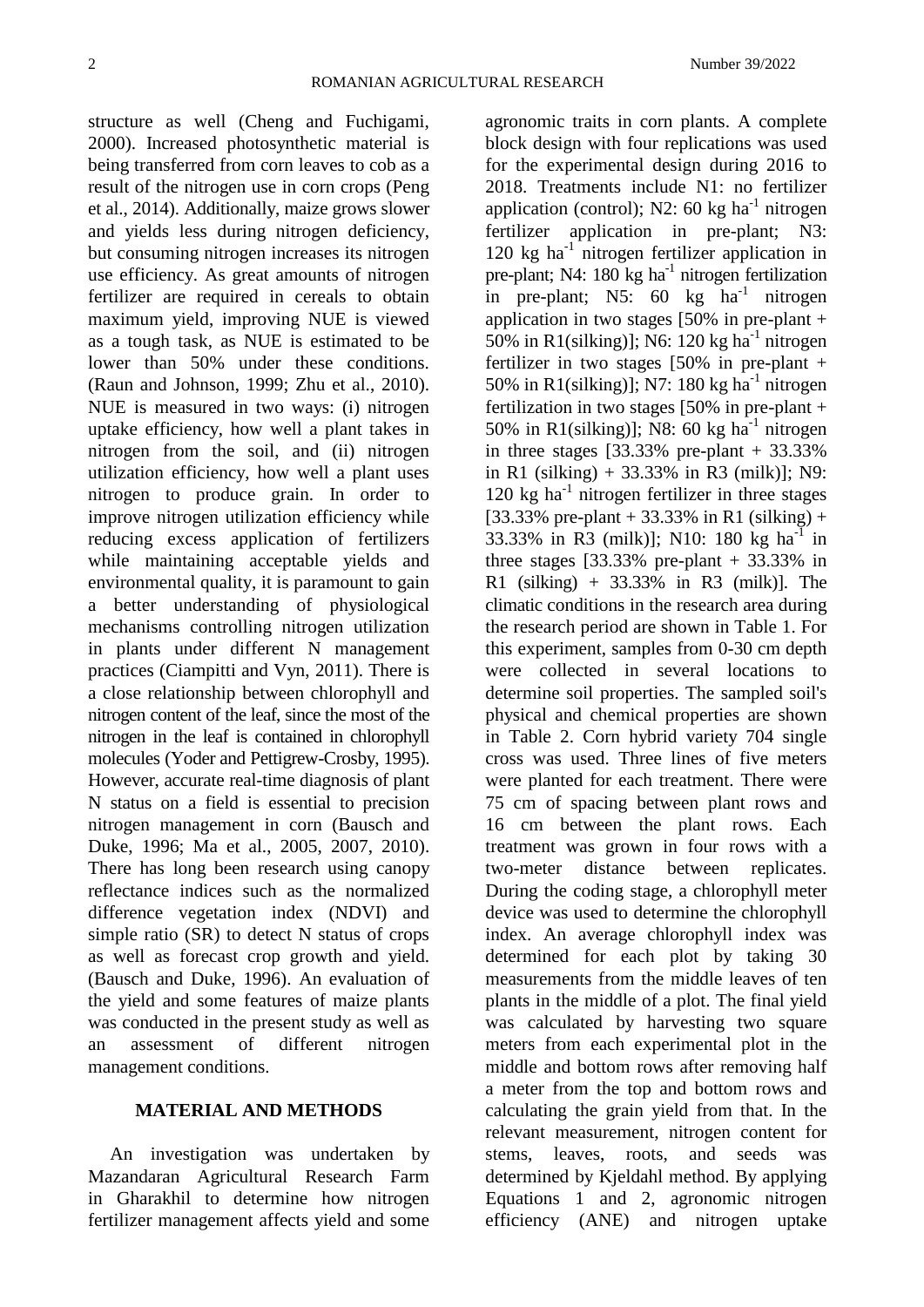# FARZAD DEHPOURI ET AL.: STUDY OF NITROGEN FERTILIZATION MANAGEMENT ON CORN YIELD AND NITROGEN USE EFFICIENCY IN THE SOUTHERN CASPIAN SEA REGION

efficiency (NUE) were calculated. Data was analyzed using SAS 9.2 software and graphs

were drawn using Excel software.

| Year | Month  | Minimum<br>temperature<br>$({}^{\circ}C)$ | Maximum<br>temperature<br>$({}^{\circ}C)$ | Rainfall<br>(mm) | Sun shine<br>(h) |
|------|--------|-------------------------------------------|-------------------------------------------|------------------|------------------|
|      | April  | 10.3                                      | 20.1                                      | 0.3              | 5.2              |
|      | May    | 17.3                                      | 25.5                                      | 0.1              | 7.1              |
| 2016 | June   | 19.4                                      | 28.2                                      | 0.6              | 8.1              |
|      | July   | 21.6                                      | 28.6                                      | 1.3              | 3.2              |
|      | August | 21.8                                      | 33.1                                      | 1.4              | 8.6              |
|      | April  | 8.9                                       | 19.6                                      | 0.2              | 4.8              |
|      | May    | 14.5                                      | 21                                        | 0.4              | 3.1              |
| 2017 | June   | 20                                        | 27.4                                      | 1                | 5.4              |
|      | July   | 21.6                                      | 30.2                                      | 0.2              | 6                |
|      | August | 22.4                                      | 31.8                                      | 2.0              | 5                |
| 2018 | April  | 9.9                                       | 19.8                                      | 0.3              | 4.9              |
|      | May    | 15.9                                      | 24                                        | 0.25             | 5.1              |
|      | June   | 19.7                                      | 26.5                                      | 0.9              | 7                |
|      | July   | 21.6                                      | 29                                        | 0.7              | 4.8              |
|      | August | 44.2                                      | 31.5                                      | 1.2              | 6.9              |

*Table 2*. Soil physical and chemical properties of the experiment field

| Year | Soil<br>texture | PH   | Clay<br>$(\%)$ | Silt<br>$(\%)$ | Sand<br>$(\%)$ | Exch. K<br>$(mg kg^{-1})$ | Exch. P<br>$(mg kg^{-1})$ | <b>Total Nitrogen</b><br>$\frac{9}{6}$ | Organic C<br>(%) |
|------|-----------------|------|----------------|----------------|----------------|---------------------------|---------------------------|----------------------------------------|------------------|
| 2016 | Loam            | 6.63 | 24             | 49             | 27             | 150                       | 20                        | 1.65                                   | 2.2              |
| 2017 | Loam            | 6.76 | 30.33          | 48.46          | 21             | 147.33                    | 13.16                     | 1.69                                   | 2.83             |
| 2018 | Loam            | 6.55 | 31.43          | 48.7           | 19.87          | 148.25                    | 14.8                      | 1.66                                   | 2.69             |

- (1) Agronomic Nitrogen use Efficiency (ANE) = (Grain yield in fertilizer treatment/Amount of Nitrogen Applied)  $\times$  100
- (2) Nitrogen Uptake efficiency (NUE) = (Nitrogen adsorbed in fertilizer treatment/Amount of Nitrogen Applied)  $\times$  100

# **RESULTS AND DISCUSSION**

## **Chlorophyll index (SPAD)**

Based on the variance analysis of the measured data, it can be determined that the different treatment variables used in this design have significant effects on chlorophyll index (Table 3). This study evidentiated the highest chlorophyll index to be in the N5 treatment and low chlorophyll index to be in the N8 treatment during research (Table 4).

Chlorophyll index values decreasing trend indicates the aging of the leaves. Nitrogen fertilizer usage is linked to an increase in chlorophyll content, according to researchers. Additionally, this delay of leaf aging results in increased grain yield and biomass. This resulted in the use of soil nitrogen being utilized more efficiently, leading to more chlorophyll and a reduction of chlorophyll because nitrogen is required during plant growth.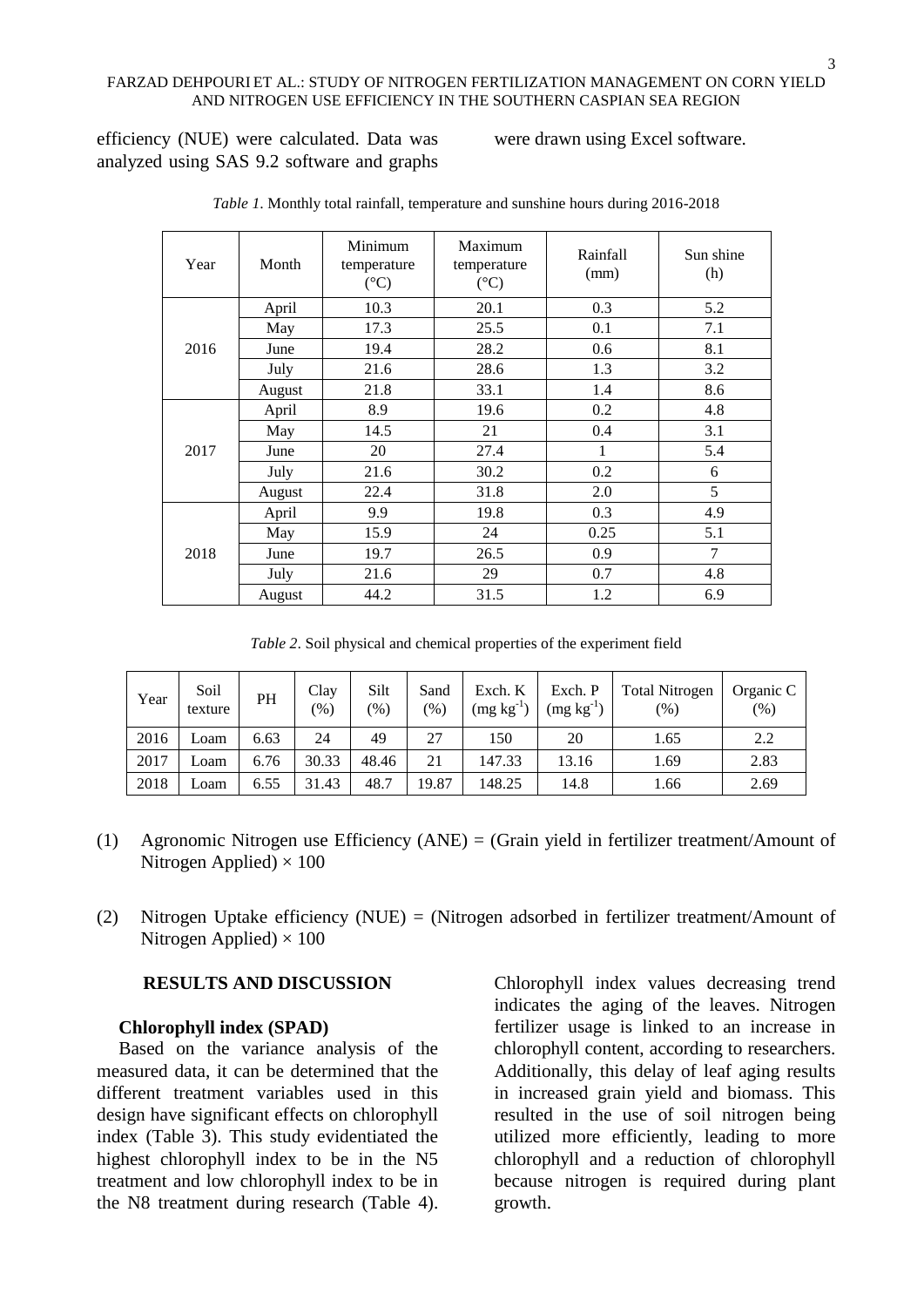#### ROMANIAN AGRICULTURAL RESEARCH

| Fixed effect   | Yield   | Chlorophyll Index<br>(SPAD) | Agronomic Nitrogen<br>use Efficiency<br>(ANE) | Nitrogen Uptake<br>efficiency<br>(NUE) |  |  |  |  |
|----------------|---------|-----------------------------|-----------------------------------------------|----------------------------------------|--|--|--|--|
|                | P>F     |                             |                                               |                                        |  |  |  |  |
| Year           | < .0001 | < .0001                     | < .0001                                       | < .0001                                |  |  |  |  |
| Treatment      | < .0001 | < 0.001                     | < .0001                                       | < .0001                                |  |  |  |  |
| Year×Treatment | .0001   | < 0.001                     | <.0001                                        | 0.32                                   |  |  |  |  |

*Table 3.* Tests of fixed effects on corn grain yield, Chlorophyll Index (SPAD), Agronomic Nitrogen use Efficiency (ANE), Nitrogen Uptake efficiency (NUE)

# **Grain yield**

An analysis of variance of grain yield data showed that nitrogen significantly affected grain yield at 1% probability (Table 3). By applying  $120 \text{ kg}$  ha<sup>-1</sup> of nitrogen fertilizer in preplant, the maximum yield was achieved  $(8960, 8910, 9610 \text{ kg ha}^{-1} \text{ in } 2016, 2017 \text{ and } 1000 \text{ m}^{-1} \text{ in } 2016, 2017 \text{ and } 1000 \text{ m}^{-1} \text{ in } 2016, 2017 \text{ and } 2016 \text{ m}^{-1} \text{ in } 2016.$ 2018, respectively). In the N8 and N9 treatment methods, nitrogen consumption led to the lowest yield (Table 4). A broad leaf area and a higher rate of photosynthesis are two factors associated with increased yield in response to nitrogen consumption (Peng et

al., 2014). An experiment comparing commercial hybrid corn at different stages of emergence showed that an increase in nitrogen supply led to a greater leaf area index, more photosynthesis, and a higher activity of the Rubisco and PEP carboxylase enzymes in both hybrids (Uribelarrea et al., 2009). According to Peng et al. (2014) the application of  $300 \text{ kg}$  ha<sup>-1</sup> nitrogen increased corn grain yield significantly when compared to the application of  $150 \text{ kg}$  ha<sup>-1</sup> nitrogen, and compared to control treatment, both nitrogen levels showed improved performance.

*Table 4.* Corn grain Yield, Chlorophyll Index (SPAD), Agronomic Nitrogen use Efficiency (ANE), Nitrogen Uptake efficiency (NUE)

| $\operatorname{\mathsf{Treatment}}^*$ | Grain Yield           |        |        | Chlorophyll Index<br>(SPAD) |          | Agronomic Nitrogen<br>use Efficiency<br>(ANE) |         |         | Nitrogen Uptake efficiency<br>(NUE) |         |         |                     |
|---------------------------------------|-----------------------|--------|--------|-----------------------------|----------|-----------------------------------------------|---------|---------|-------------------------------------|---------|---------|---------------------|
|                                       | 2016                  | 2017   | 2018   | 2016                        | 2017     | 2018                                          | 2016    | 2017    | 2018                                | 2016    | 2017    | 2018                |
|                                       | $Kg$ ha <sup>-1</sup> |        |        | <b>SPAD</b>                 |          | $Kg$ ha <sup>-1</sup>                         |         |         | $Kg$ ha <sup>-1</sup>               |         |         |                     |
| $N_1$                                 | 7910d                 | 8211cd | 8360c  | 43.53c                      | 43.91c   | 44.5b                                         | 39.67b  | 38.24bc | 36.01b                              | 45.06a  | 46.16a  | 41.95abc            |
| $N_2$                                 | 8960c                 | 8910b  | 9610b  | 46.17b                      | 46.12b   | 46.51a                                        | 30.12d  | 31.15d  | 35.46b                              | 34.64bc | 35.12bc | 39.16cd             |
| $N_3$                                 | 10960a                | 9564a  | 10091a | 47.26b                      | 48.21a   | 47.19a                                        | 45.12a  | 44.12a  | 41.52a                              | 47.74a  | 48.15a  | 44a                 |
| $N_4$                                 | 9750b                 | 9550a  | 9326b  | 46.1 <sub>b</sub>           | 46.81b   | 47.64                                         | 35.22c  | 36.12c  | 37.39b                              | 36.12b  | 37.32b  | 40.41 <sub>bc</sub> |
| $N_5$                                 | 8680c                 | 8694bc | 8174c  | 49.21a                      | 49.01a   | 47a                                           | 40.73b  | 39.72b  | 37 <sub>b</sub>                     | 47.78a  | 48.22a  | 43.59ab             |
| $N_6$                                 | 7150f                 | 7232e  | 6934e  | 42.78cd                     | 43.23cd  | 42.96c                                        | 30.57d  | 31.61d  | 30.03c                              | 34.78bc | 35.91bc | 33.97e              |
| $N_7$                                 | 6420g                 | 6654f  | 6931e  | 42.88cd                     | 42.91cde | 42.56c                                        | 27.91d  | 28.12d  | 29.12c                              | 31.24c  | 32.12c  | 33.49e              |
| $N_8$                                 | 7720de                | 7920d  | 7786cd | 42.91e                      | 41.78e   | 41.71c                                        | 31.32cd | 31.12d  | 30.41c                              | 37.12b  | 38.21b  | 35.74de             |
| N <sub>9</sub>                        | 7220ef                | 7264e  | 7391de | 41.43e                      | 42.12de  | 41.85c                                        | 28.78d  | 29.23d  | 30.23c                              | 31.91c  | 32.09c  | 33.96e              |
| $N_{10}$                              | 7691 def              | 7921d  | 7524d  | 42.01 <sub>de</sub>         | 41.92e   | 41.92c                                        | 30.88d  | 31.12d  | 29.69c                              | 37.88b  | 38.15b  | 34.73e              |

\*N1: no fertilizer application (control); N2: 60 kg ha<sup>-1</sup> nitrogen fertilizer application in pre-plant; N3: 120 kg ha<sup>-1</sup> nitrogen fertilizer application in pre-plant; N4: 180 kg ha<sup>-1</sup> nitrogen fertilization in pre-plant; N5: 60 kg ha<sup>-1</sup> nitrogen application in two stages [50% in pre-plant + 50% in R1(silking)]; N6: 120 kg ha<sup>-1</sup> nitrogen fertilizer in two stages [50% in pre-plant + 50% in R1(silking)]; N7: 180 kg ha<sup>-1</sup> nitrogen fertilization in two stages [50% in pre-plant + 50% in R1(silking)]; N8: 60 kg ha<sup>-1</sup> nitrogen in three stages [33.33% pre-plant + 33.33% in R1 (silking) + 33.33% in R3 (milk)]; N9: 120 kg ha<sup>-1</sup> nitrogen fertilizer in three stages [33.33% pre-plant + 33.33% in R1 (silking) + 33.33% in R3 (milk)]; N10: 180 kg ha<sup>-1</sup> in three stages [33.33% pre-plant + 33.33% in R1 (silking) + 33.33% in R3 (milk)].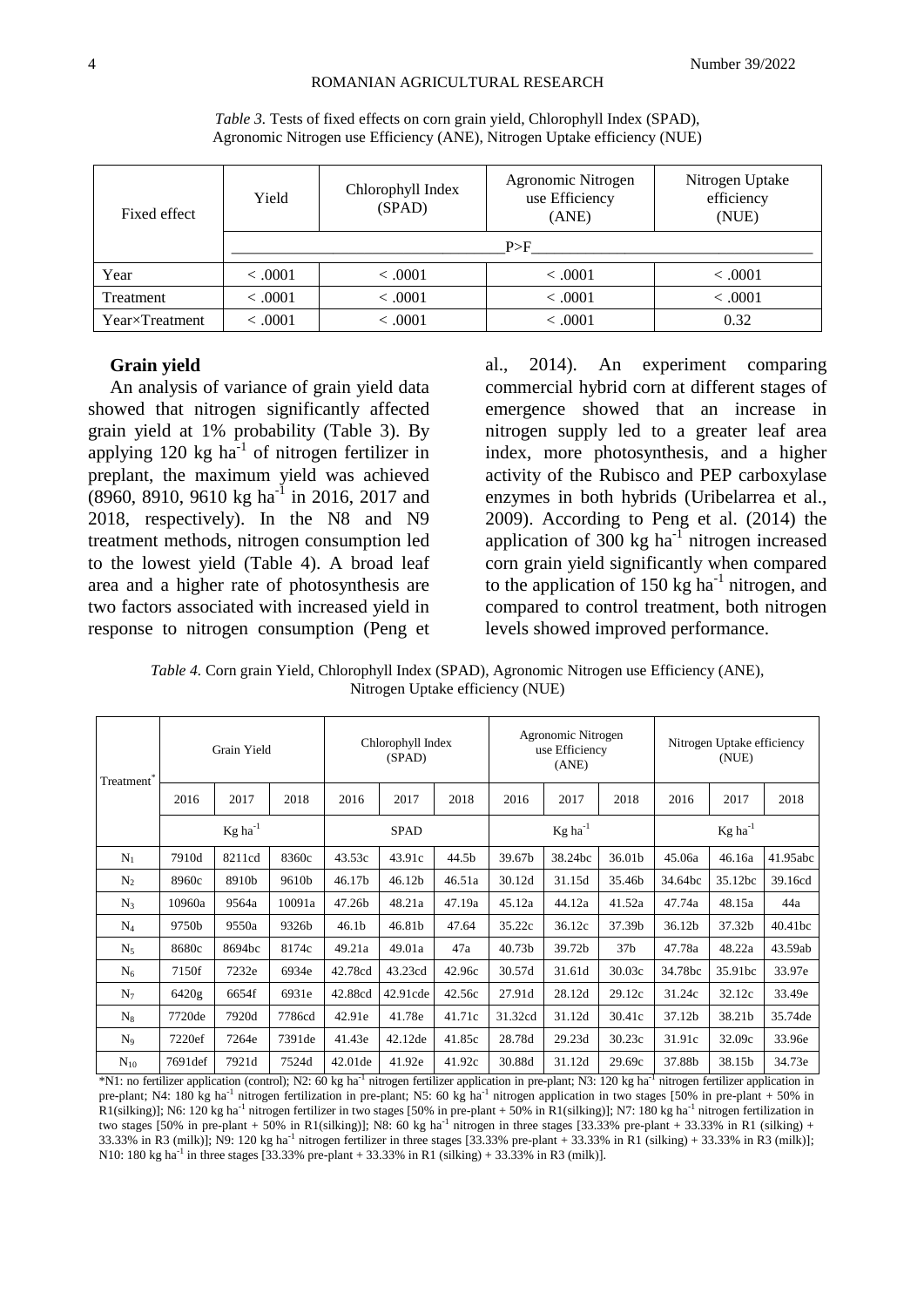# FARZAD DEHPOURI ET AL.: STUDY OF NITROGEN FERTILIZATION MANAGEMENT ON CORN YIELD AND NITROGEN USE EFFICIENCY IN THE SOUTHERN CASPIAN SEA REGION

# **Nitrogen use efficiency**

As shown in the results, the highest ANE (agronomic nitrogen efficiency) in the years 2016 to 2018 was obtained from fertilizer N3 having values of 45.12, 44.12 and 41.53, respectively (Table 4). There was a significant impact of nitrogen on crop yield at the 1% probability level (Table 3). The least nitrogen uptake efficiency were produced in  $N_7$  and  $N_6$  treatment due to the increased nitrogen consumption in this fertilizer, crop yields decreased (Table 4). There was a greater impact of fertilizer in the initial

application units on yield. The efficiency of nitrogen decreases as the amount consumed increases. According to the researchers, 330 kg ha<sup>-1</sup> of nitrogen slightly enhanced yield compared to  $165$  kg ha<sup>-1</sup> (Ciampitti and Vyn, 2011). It has been shown in another study that nitrogen application led to 26 and 35 kg of grain with  $300$  and  $150$  kg ha<sup>-1</sup>, respectively. It has been reported that grain yields per kilogram of nitrogen applied were 26 and 35 kg, respectively, with 300 kg and  $150 \text{ kg} \text{ ha}^{-1}$ .

*Table 5.* Correlations between Corn grain Yield, Chlorophyll Index (SPAD), Agronomic Nitrogen use Efficiency (ANE), Nitrogen Uptake efficiency (NUE)

|                                         | Yield               | Chlorophyll Index<br>(SPAD) | Agronomic Nitrogen<br>use Efficiency (ANE) | Nitrogen Uptake<br>efficiency (NUE) |
|-----------------------------------------|---------------------|-----------------------------|--------------------------------------------|-------------------------------------|
| Yield                                   |                     |                             |                                            |                                     |
| Chlorophyll Index (SPAD)                | $0.47$ <sup>*</sup> |                             |                                            |                                     |
| Agronomic Nitrogen use Efficiency (ANE) | $0.72***$           | 0.35                        |                                            |                                     |
| Nitrogen Uptake efficiency (NUE)        | $0.63***$           | 0.56                        | $0.87***$                                  |                                     |

# **CONCLUSIONS**

A positive and significant relationships were found between the chlorophyll index and the nitrogen uptake efficiency, chlorophyll content and agronomic nitrogen efficiency, which confirms the results obtained by other researchers that using nitrogen fertilizer increases biomass and grain production, due to delay in aging caused by the increased chlorophyll content of the leaves.

Using  $120 \text{ kg}$  ha<sup>-1</sup> of nitrogen provided the highest yield at 10960, 9564 and 10091 kg ha<sup>-1</sup> in 2016, 2017 and 2018 respectively, whereas using  $100 \text{ kg}$  ha<sup>-1</sup> of nitrogen caused a 40% decrease in yield, which led to a decline in leaf area index and chlorophyll index.

# **ACKNOWLEDGEMENTS**

We should give thanks the cooperation of the Islamic Azad University, ayatollah Amoli Branch and additionally the Mazandaran Agricultural research Institute for the implementation of this doctorial thesis.

# **REFERENCES**

- Bausch, W.C., and Duke, H.R., 1996. *Remote sensing of plant nitrogen status in corn*. Trans. ASAE, 39: 1869-1875.
- Cheng, L.L., and Fuchigami, L.H., 2000. *Rubisco activation state decreases with increasing nitrogen content in apple leaves*. Experimental Botany, 51: 1687-1694.
- Ciampitti, I.A., and Vyn, T.J., 2011. *A comprehensive study of plant density consequences on nitrogen uptake dynamics of maize plants from vegetative to reproductive stages*. Field Crop Res., 121: 2-18. doi:10.1016/j.fcr.2010.10.009
- Ma, B.L., Subedi, K.D., Costa, C., 2005. *Comparison of crop-based indicators with soil nitrate test for corn nitrogen requirement*. Agron. J., 97: 462-471. doi:10.2134/agronj2005.0462
- Ma, B.L., Subedi, K.D., Zhang, T.Q., 2007. *Presidedress nitrate test and other crop-based indicators for fresh market and processing sweet corn*. Agron. J., 99: 174-183. doi:10.2134/ agronj2006.0028
- Ma, B.L., Wu, T.Y., Tremblay, N., Deen, W., McLaughlin, N.B., Morrison, M.J., Gregorich, E.G., Stewart, G., 2010. *Nitrous oxide fluxes from corn fields: On-farm assessment of the amount and timing of nitrogen fertilizer*. Glob. Chang. Biol., 16: 156-170. doi:10.1111/j.1365-2486.2009.01932.x
- Peng, Y., Li, C., Fritschi, F.B., 2014. *Diurnal dynamics of maize leaf photosynthesis and*